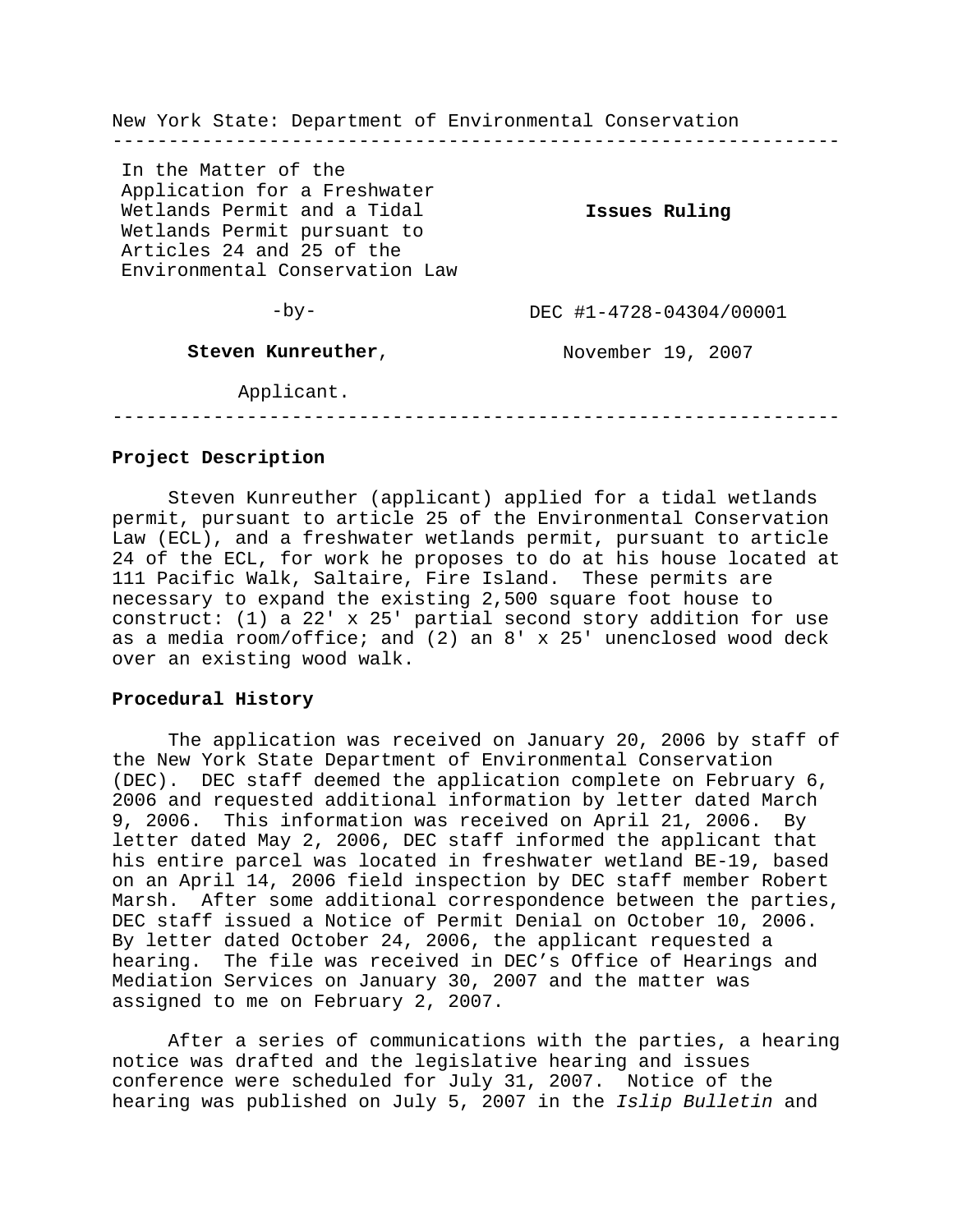on July 4, 2007 in DEC's electronic *Environmental Notice Bulletin*. The hearing notice set a date of July 24, 2007 for the receipt of petitions for party status, and no petitions for party status were received. The legislative hearing and issues conference occurred on July 31, 2007. Transcripts were received on September 13, 2007. After discussing a possible briefing schedule, the parties decided not to submit briefs and the issues conference record closed on October 18, 2007.

#### **Legislative Hearing**

The legislative hearing began at 10:20 a.m. on July 31, 2007 in the Saltaire Fire House Meeting Room, 105 Broadway, Fire Island, NY. At the legislative hearing, five people spoke. The first speaker was Mario Posillico, the Village Administrator for the Village of Saltaire. Mr. Posillico spoke in favor of the project and argued on behalf of the Village that this application should be exempt from DEC permitting pursuant to ECL 24-1305 (the applicant does not make this argument [t. 35]). The second speaker, Nicholas Petschek, a long time resident of Saltaire and architect, discussed: the history of freshwater wetland BE-19; his contention that without the pumping of freshwater from the aquifer to the homes in Saltaire and its disposal, freshwater wetland BE-19 would cease to exist; and the lack of studies to support DEC Staff's position that increased sewage effluent would harm BE-19. The third speaker, Bonnie Selterman, a resident and property owner in Saltaire, spoke about the arbitrariness of DEC's freshwater wetlands regulations and their impact on property owners' rights. The fourth speaker, Mr. Kunreuther, the applicant, spoke regarding the fact that two years ago his next door neighbor had applied for and received a DEC permit for construction similar to the instant application and no administrative hearing had been held. Fifth, Ken Selterman, a resident and property owner in Saltaire, questioned DEC's regulatory authority to require a permit in this case where the footprint of the house was not changing. Finally, Mr. Petschek again spoke, this time addressing a change he noted on the part of DEC Staff in 2003 when applications for second floor expansions (without changes to building footprints) began to be denied. He questioned DEC Staff's increasingly stringent interpretation of the freshwater wetlands regulations.

Following the legislative hearing, the parties and I walked several blocks from the hearing site to the project site and conducted a site visit. After the site visit, we returned to the hearing location and conducted the issues conference.

2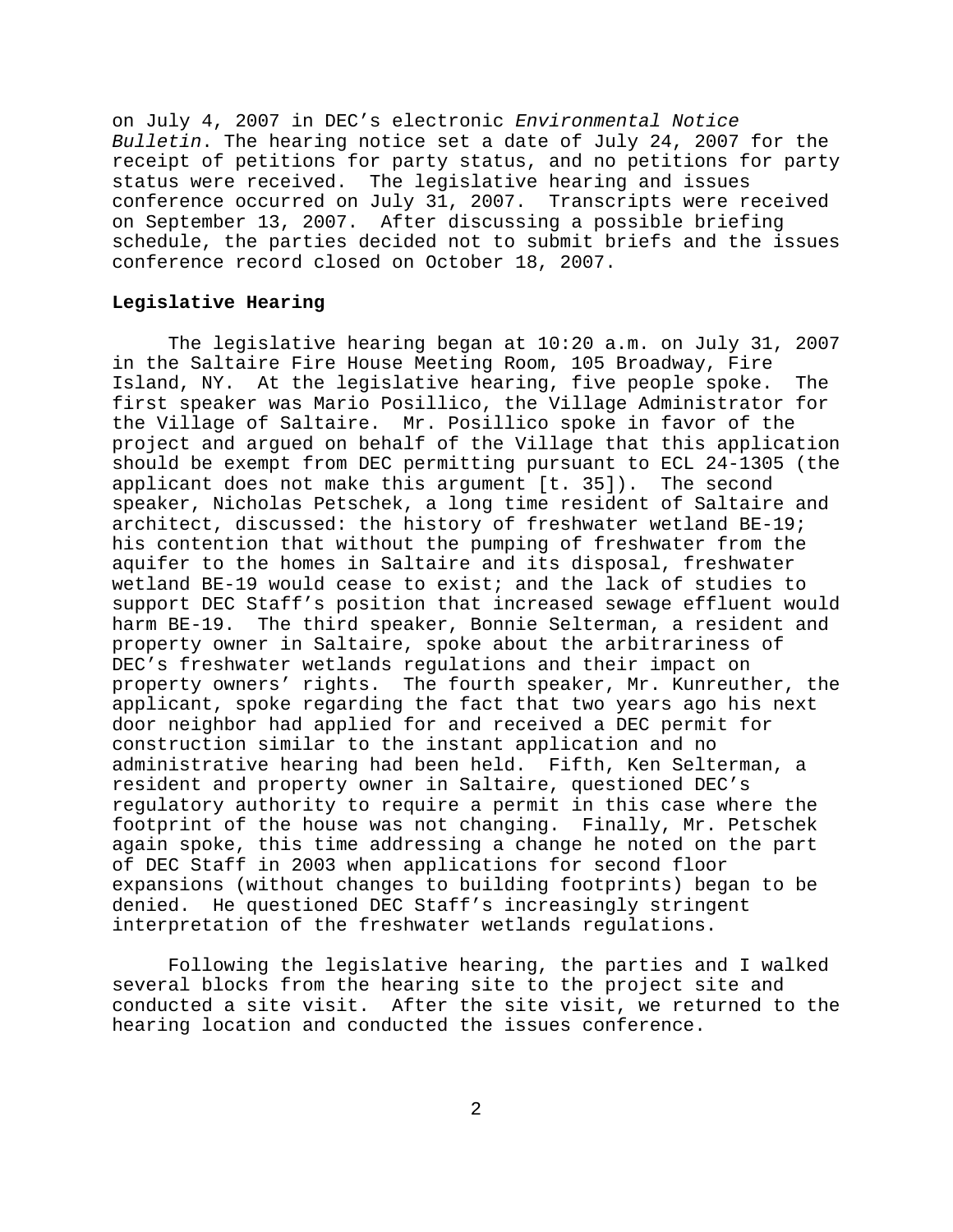## **Issues Conference**

At the issues conference, DEC staff was represented by Kari Wilkinson, Esq., Assistant Regional Attorney. The applicant was represented by Lark Shlimbaum, Esq. of the firm Shlimbaum & Shlimbaum.

Mr. Kunreuther's application requests both a freshwater wetland permit and a tidal wetland permit to construct: (1) a 22' x 25' partial second story addition for use as a media room/office; and (2) an 8' x 25' unenclosed wood deck over an existing wood walk. DEC staff does not object to the issuance of the tidal wetlands permit nor does DEC staff object to the construction of the wood deck. The controversy only involves the issuance of a freshwater wetlands permit to construct the partial second story addition.

A factual dispute exists between DEC staff and the applicant regarding whether Mr. Kunreuther's entire lot is in regulated freshwater wetland BE-19 or whether the wetland boundary passes through the lot. DEC staff asserts the entire lot is in BE-19 based on the field observation of DEC staff member Marsh made on April 4, 2006 and information contained in DEC's habitat database (Issues Conference Exh. 4). The applicant argues that the boundary of BE-19 is approximately 100 feet to the east. The applicant's counsel stated that the applicant's expert, Roy Haje of En-Consultants, Inc., would testify that the wetland's boundary passes beneath the Kunreuther home and the half of the house where the partial second floor addition is proposed is outside of BE-19 and in the adjacent area. Mr. Haje's opinion would be based, at least in part, on a 1991 delineation of BE-19 done by DEC staff and maps derived from this delineation (Issues Conference Exh. 2  $\&$  5). Mr. Haje would testify that the wetland boundary has not significantly shifted since 1991. This factual dispute relates to the reason for DEC Staff's denial and it meets the standards for adjudication in 6 NYCRR  $624.4(c)(1)(ii)$ . Therefore, the first issue for adjudication is: whether the location of the proposed project is within freshwater wetland BE-19 or its adjacent area.

A second dispute exists regarding the correct categorization of the land-use type for Mr. Kunreuther's proposed second story addition. DEC's freshwater wetlands regulations [6 NYCRR 663.4(d)] set forth 43 land-use categories. This dispute is the second issue for adjudication: which activities under 6 NYCRR 663.4 apply to the project, and consequently, what levels of compatibility with freshwater wetlands apply when considering the standards for issuance of a freshwater wetlands permit?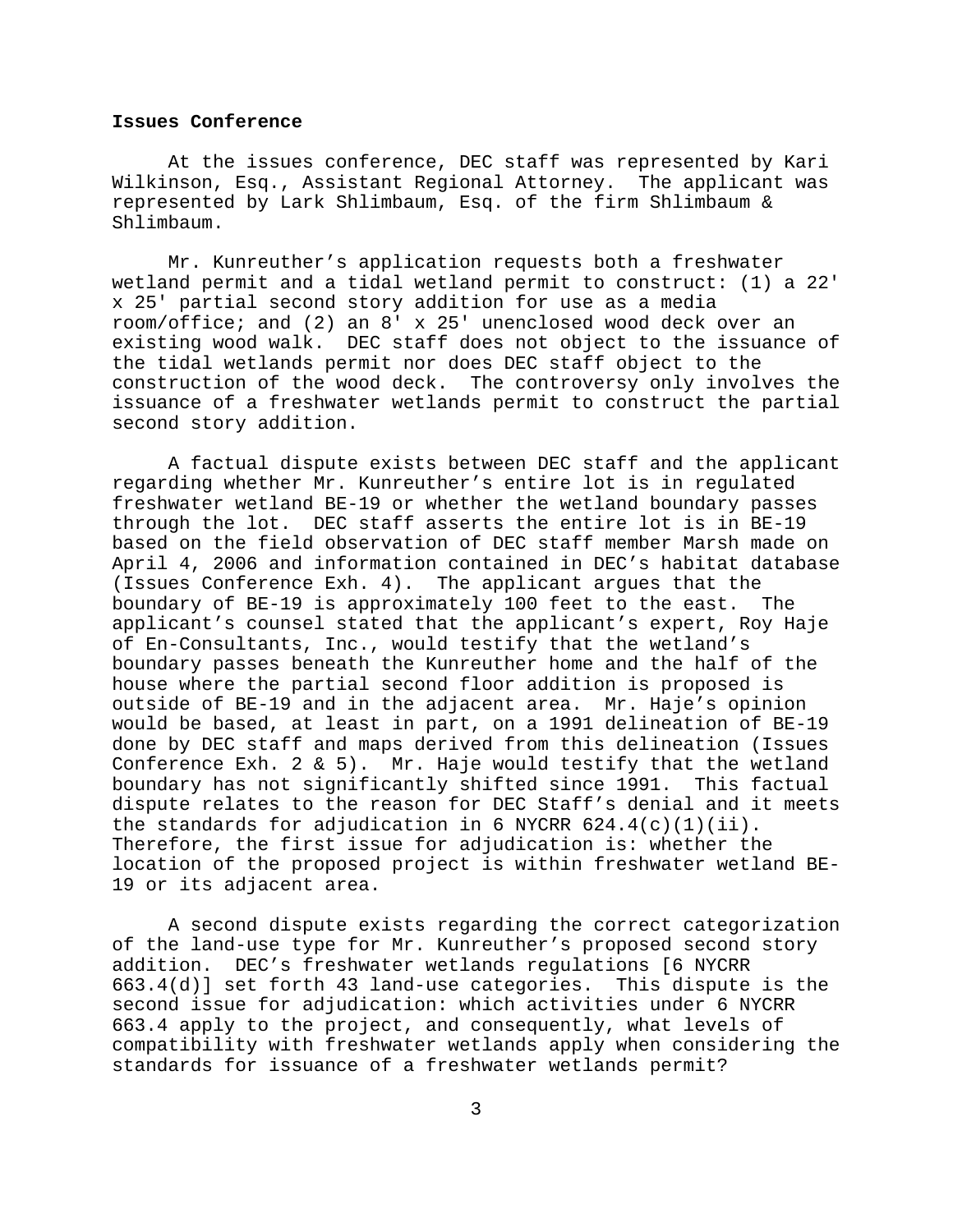In its denial of the permit application, DEC staff categorized the proposed project as "[c]onstructing a residence or related structures or facilities" which is #42 on the list in 663.4(d). DEC staff also cited "[i]ntroducing ... sewage effluent" which is #38 on the list. The applicant challenges DEC staff's categorization and argues that the appropriate land-use category is "[r]estoring, reconstructing or modifying existing functional structures or facilities which involves the temporary disturbance of less than 50 square meters (approximately 540 square feet) of ground surface" which is #13 on the list. To support this contention, the applicant proposes to call Mr. Kenneth Larson, who has worked as a building contractor in Saltaire for approximately 30 years, as a witness. Mr. Larson, who attended the issues conference, stated he had done a previous renovation to this house fifteen years ago and provided a sketch to show the proposed delivery area and work areas at the site (Issues Conference Exh. 1). He estimated the area to be impacted at less than 500 square feet and the time to complete the project at about three weeks. In response to Mr. Larson's description of how the work would progress, DEC staff stated that this information was not included in the application materials and it raised additional concerns. Specifically, the 500 square foot area to be impacted around the area of the house by the construction would result in another land-use category "[c]learcutting vegetation other than trees, except as part of an agricultural activity," which is #23 on the freshwater wetlands list. DEC staff stated that, based on the application materials, it believed all work would be done on the existing roof and from existing walkways. As the issues conference discussion continued, DEC Staff stated it might agree to a compromise landuse categorization "[e]xpanding or substantially modifying existing functional structures or facilities..." which is #14 on the list.

While it is true that there is no factual dispute regarding what the applicant proposes, a second story addition on an existing house, the method of its proposed execution is not fully described in either the application materials or the issues conference record. These facts will be helpful in developing a full record which can form the basis for the determination as to which land-use category is applicable in this case.

The third and final issue for adjudication is: whether the project complies with the applicable standards for issuance of a freshwater wetlands permit (6 NYCRR  $663.5(e)(1)$  and  $(2)$ ). This issue will be decided once the evidence is evaluated and the first two issues are decided.